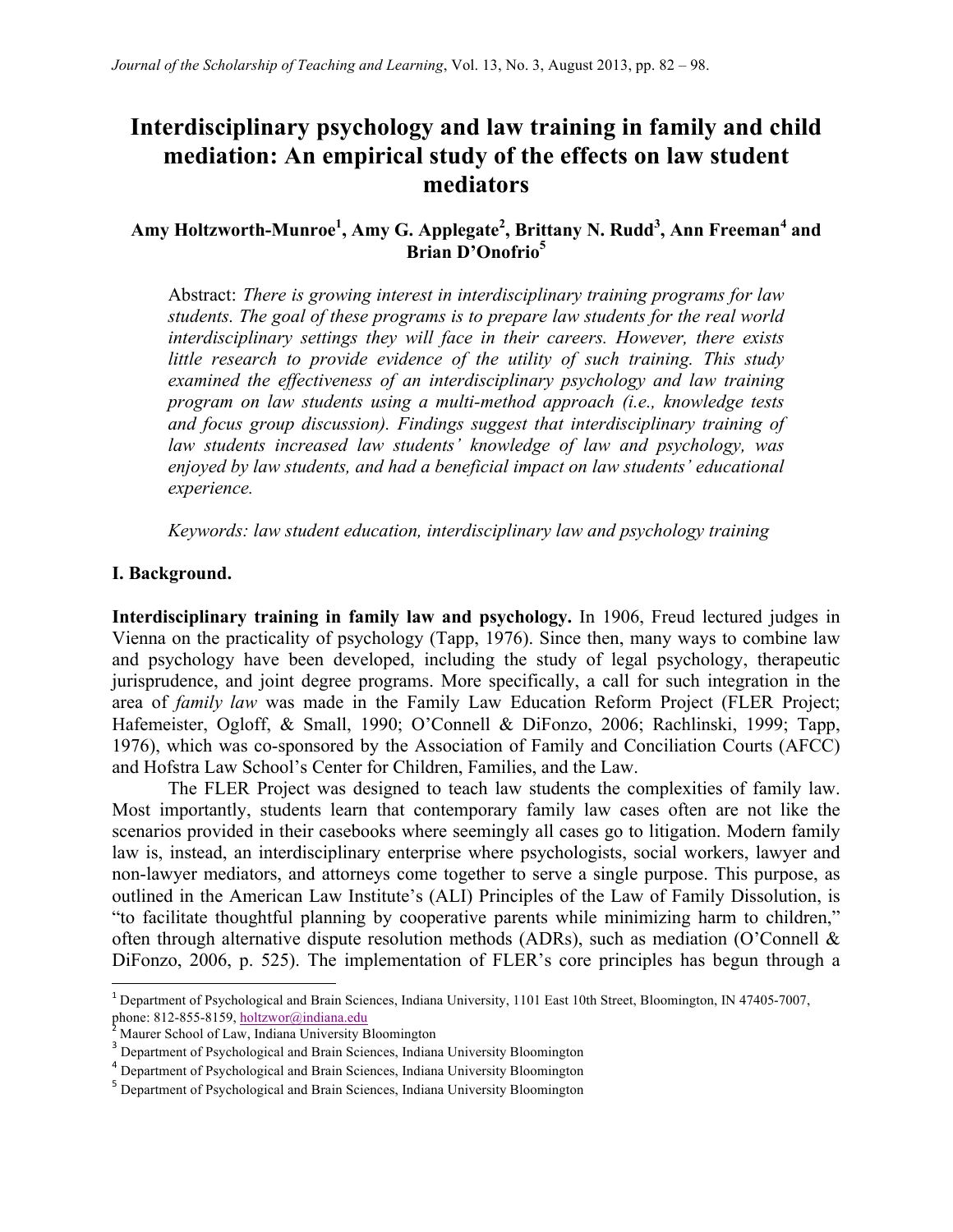course at Hofstra School of Law (Schepard & DiFonzo, 2011), which stresses interdisciplinary models of contemporary family law practice and emphasizes ADR methodologies. Additional programs designed to integrate family law with other disciplines exist (Applegate, D'Onofrio, & Holtzworth-Munroe, 2009; Riley, Hartwell, Sargent, & Patterson, 1997; Seibel, Sutton, & Redfield, 1985). Indeed, it is believed that the interdisciplinary training of law students with other disciplines, such as psychology, can enable professionals to more effectively assist the families they serve (Applegate et al., 2009). Additionally, legal professionals, including family court judges, increasingly are being urged to implement evidence-based practices into their procedures (Holtzworth-Munroe, D'Onofrio, & Applegate, 2009). To do so, they need to understand enough about social science research methodologies to be able to interpret empirical evidence regarding which interventions are effective. Interdisciplinary training in psychology can aide in this process as well.

A major concern, however, is that there is little empirical evidence supporting the efficacy of such interdisciplinary training programs for law students.<sup>6</sup> To our knowledge, there is only one empirical study of the impact of interdisciplinary training of law students. Colarossi and Fogery (2001) utilized a pretest-posttest control group design to evaluate the effectiveness of an interdisciplinary course on domestic violence for social work and law students. The study control group consisted of law and social work students who were taking other courses in their respective fields, not the interdisciplinary course, during the two semesters the study was conducted. Relative to students in the control group, students in the new training program had a significantly larger increase in knowledge concerning domestic violence, more positive views of interdisciplinary work, and a significantly larger decrease in belief in unfounded stereotypes about domestic violence (Colarossi & Fogery, 2001).

While the findings of this one study are encouraging, the need for additional research on the effects of interdisciplinary education on family law students is clear (Applegate et al., 2009). The training of law students as family mediators is a prime opportunity for such interdisciplinary training, as family mediation requires attention to both legal and psychological issues (Emery, Sbarra, & Grover, 2005). The current study was designed to gather data on the impact of an interdisciplinary law and psychology training program on law students serving as mediators in a law-school-based family mediation clinic.

**Family Mediation.** Family mediation is promoted as a way to increase efficiency in the dispute resolution process and improve party satisfaction among separating parents (Emery & Wyer, 1987; Benjamin & Irving, 1995; Kelly, 1996). In addition to the belief that mediation is less likely to result in further conflict than litigation, researchers and practitioners argue that parents know their children better than a judge and thus know what is best for their children (Emery, Otto, & O'Donohue, 2005). Also, parents may be more willing to stick to an agreement they mediated rather than one handed down to them by the court (Bautz & Hill, 1989; Emery, Matthews, & Wyer, 1991). As a result, mediation is a widely used family law intervention (Emery, Sbarra, & Grover, 2005).

The best study to date supports the notion that mediation of family disputes can have positive outcomes on re-litigation rates and level of inter-parental conflict (Emery, Laumann-Billings, Waldron, Sbarra, & Dillon, 2001). However, findings from methodologically strong studies of mediation are quite limited, and there is room to improve the impact of mediation on

<sup>&</sup>lt;sup>6</sup> While few studies of the interdisciplinary training of family law students exist, there are more studies of the training of clinicians in other fields such as clinical psychology (Hill, Charles & Reed, 1981) and medicine (Leung, 2002).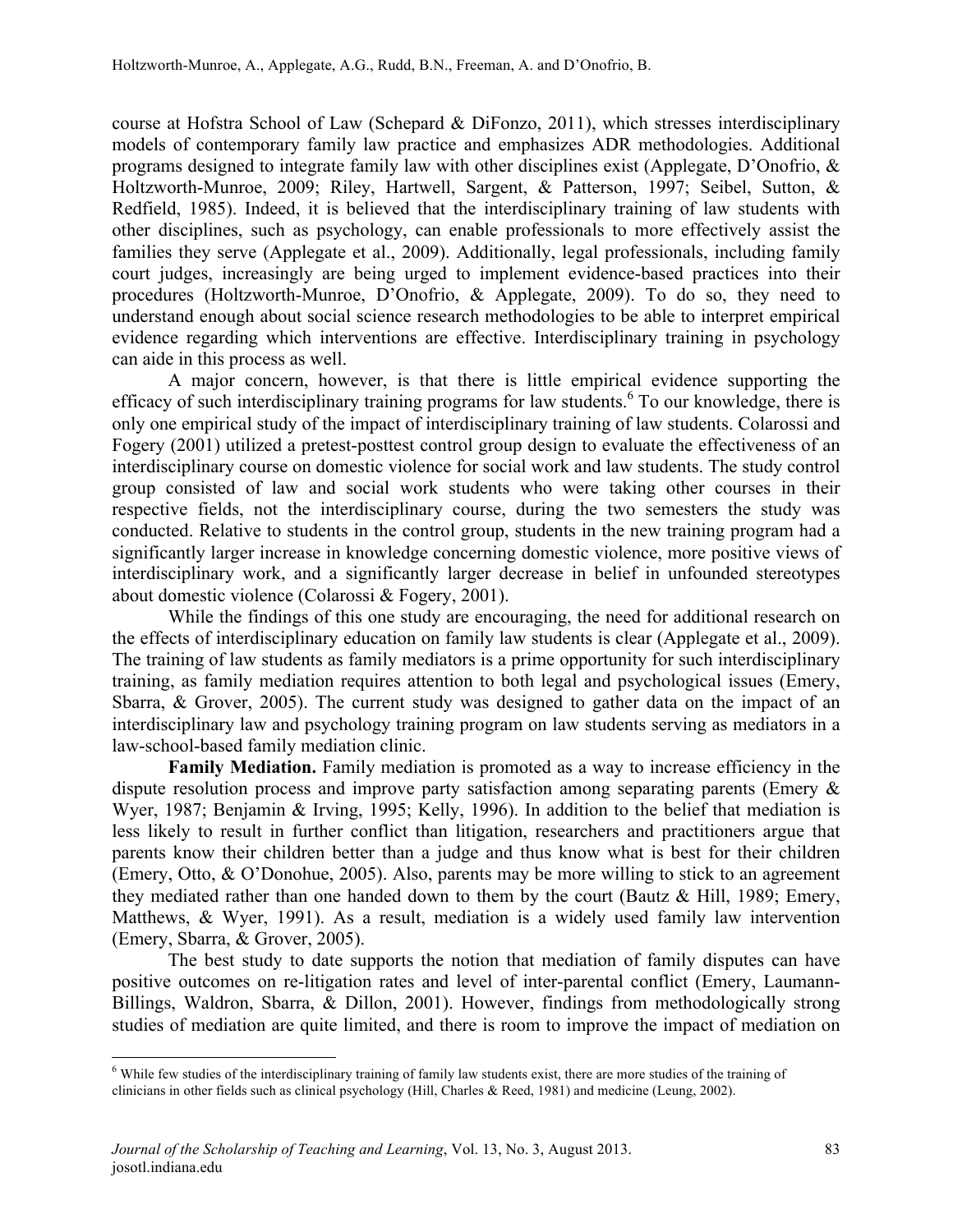families (Beck, Sales, & Emery, 2004). In particular, there is interest in conducting mediation in a manner that helps parents focus on the best interests of their children. Two such interventions were introduced, by McIntosh, in Australia: Child Focused Mediation (CF) and Child Inclusive Mediation (CI)(McIntosh, Wells, Smyth, & Long, 2008). These interventions are designed to promote protective factors for children of divorce (e.g., lower interparental conflict, stronger parent-child relationships) by motivating parents to consider the needs of their children during mediation (McIntosh,  $2000$ ).<sup>7</sup> In CF, this is done by talking to parents about relevant research and developmental issues (e.g., the impact of divorce and parental conflict on children) while helping parents consider how the general information applies to their family. In CI, a child consultant (usually a mental health specialist) interviews the child(ren) in the family and uses that information to customize feedback to the parents. These interventions have shown promise in an initial study. In that study, families participated in either CF or CI (McIntosh et al., 2008). A four-year follow-up demonstrated benefits to all families, with extra benefits accruing to families in the CI intervention (McIntosh, Long, & Wells, 2009). For example, parents in CF and CI reported lower levels of acrimony and conflict, as well as higher levels of satisfaction with parenting arrangements, over time.

CF and CI approaches to family mediation provide an opportunity for law students to receive interdisciplinary training in law and psychology, as these approaches require an understanding of legal and psychological issues and can directly involve both legal and mental health professionals (e.g., a lawyer mediator and a psychologist child consultant work together). The current study was designed to study the impact on law student mediators of interdisciplinary training in CF and CI mediation. We did so within the context of the Indiana University (IU) Child Informed Mediation Study (CIMS; for more details, see Ballard, Holtzworth-Munroe, Applegate, D'Onofrio & Bates, in press; Holtzworth-Munroe, Applegate, D'Onofrio, & Bates, 2010), a study designed to replicate and extend the McIntosh et al. (2008) study of CF and CI. The CIMS extends McIntosh's research by comparing CF and CI interventions to a mediationas-usual (MAU) control group that did not involve a child consultant. In all three forms of mediation (MAU, CF, and CI) in CIMS, mediators conducted a mediation intake and decided if each case was appropriate for mediation. Two weeks later, the parties returned for mediation negotiations. In CF and CI cases, the session started with a parent feedback session, led by psychology graduate students who served as consultants. Following the parent feedback session in CF and CI, child consultants left and mediators proceeded to the negotiation phase of mediation, referring back to information provided by the child consultants if it was deemed helpful. While the McIntosh et al. study (2008) involved professionals, in CIMS, law students serve as mediators. Thus, in order to implement CIMS, the law and psychology faculty involved in the study developed an interdisciplinary training program for law students, consistent with recommendations made by AFCC regarding training of law students in family law (e.g., see the entire Oct. 2006 issue of *Family Court Review*; Applegate, D'Onofrio, & Holtzworth-Munroe, 2009). By conducting interdisciplinary training within the context of a research study on the effects of CI and CF versus MAU, law students also were able to directly observe how the studies that form the basis of evidence-based practice guidelines are conducted (Holtzworth-Munroe, D'Onofrio, & Applegate, 2009).

<u> 1989 - Johann Stein, markin film yn y breninn y breninn y breninn y breninn y breninn y breninn y breninn y b</u>

 $<sup>7</sup>$  While CI and CF theoretically overlap, in practice cases are mediated using only one method or the other, not both.</sup>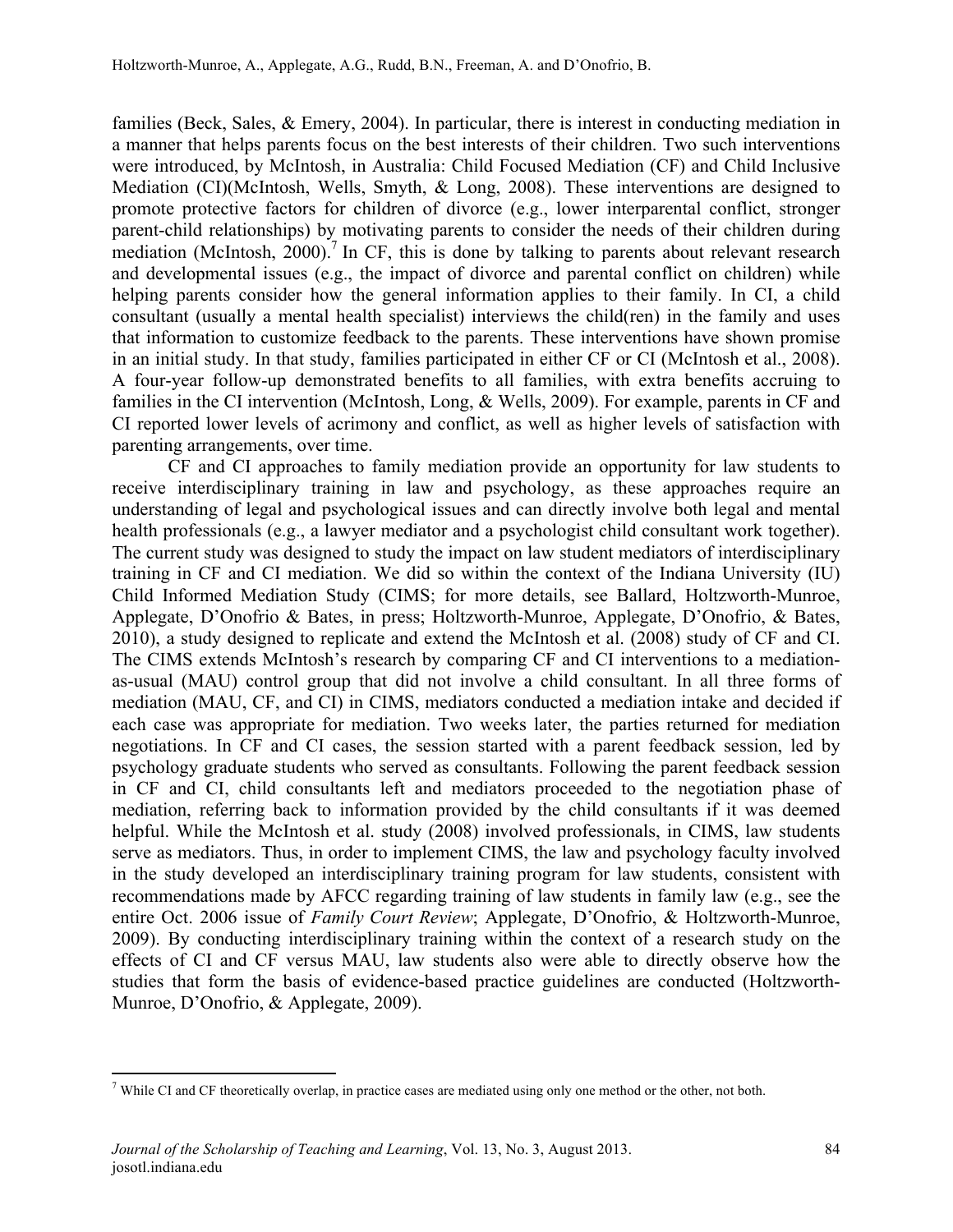# **II. Current study.**

The current study is, to our knowledge, the first to evaluate the impact of interdisciplinary law and psychology training on law students learning family mediation. We were interested in objectively measuring knowledge gained and in assessing students' subjective reports regarding the impact of the interdisciplinary training. Our two primary outcome measurement instruments consisted of a knowledge test and focus group discussions with students.

We implemented two study design features to help assure that any observed positive outcomes were due to the interdisciplinary training rather than other factors. First, before we began the CIMS training, we gathered data for one semester. This "baseline" (or preinterdisciplinary training) semester serves as a comparison group to the later, interdisciplinary training semesters. Second, each semester (baseline and during interdisciplinary training), we administered outcome measures at both the start and end of the semester; this method allowed us to observe changes over the semester.

We hypothesized that, as a result of the interdisciplinary training, law students would develop greater knowledge not only of family law but also of relevant psychological research findings on divorce (e.g., the impact of divorce on children) and program evaluation research methods (e.g., how to conduct studies of program effectiveness for evidence-based practice). Additionally, we hypothesized that law students would report that they benefited from the interdisciplinary training and enjoyed working with psychology graduate students through CI and CF mediation.

## **III. Methods.**

## *A. Participants.*

Study participants were 33 law students in their second or third year who were in a divorce mediation course at the Indiana University Maurer School of Law Viola J. Taliaferro Family and Children Mediation Clinic ("the clinic"). The baseline comparison group ( $n = 8$ ) consisted of law students in the course one semester before the interdisciplinary training began, who did not participate in the new interdisciplinary training and did not learn CF or CI divorce mediation approaches, but were instead trained in MAU. The experimental group  $(n = 25)$  included law students over three semesters who received training in MAU as well as in the new interdisciplinary training and who served as mediators in CF and CI mediation cases as part of the CIMS.

*Baseline versus Interdisciplinary Training for Law Students.* During the baseline semester before the interdisciplinary training officially began, law students were enrolled in a 40+ hour intensive course that fulfilled training requirements to become state registered mediators (for more information, see Applegate et al., 2009). Once the law students were registered mediators, they began seeing cases at the clinic and conducting mediation as usual. New law student mediators usually were paired with a law student mentor who already had served as a mediator for a semester. Students met with the professor supervisor for weekly meetings and additional supervision as needed. During the baseline semester, law students did receive some interdisciplinary training, consistent with state requirements for mediators; most of this training consisted of guest lectures by psychology faculty or other mental health experts. These lectures focused on topics such as psychological issues clients might face and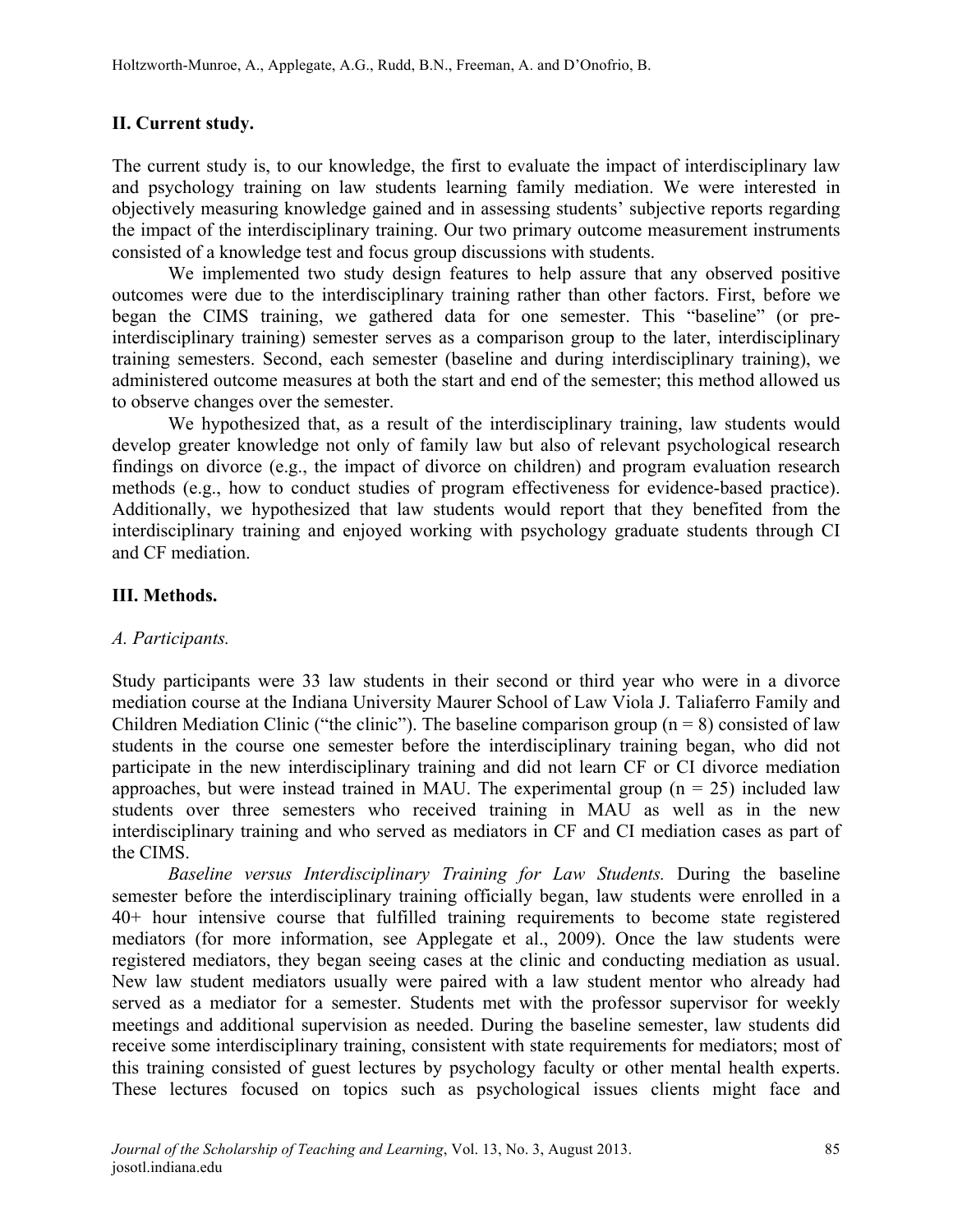psychological competence to mediate, how to screen for domestic violence, and how to deal with difficult families. In preparation for the guest lectures, law students during the baseline semester also read a few psychology articles. During the baseline semester, due to the current study, other exposure to psychology occurred, in the form of knowledge test administration (the knowledge test had psychology questions on it) and participation in student focus groups that included law and psychology students. Thus, the main difference between baseline semester and the later interdisciplinary training semesters was that law students did not learn CF and CI mediation and did not work with psychology graduate student child consultants in the CF and CI divorce mediation interventions.

The rest of the study (i.e., 3 semesters) involved the new interdisciplinary training program for law student mediators. Law students participating in the CIMS research received the training and supervision described above for the baseline semester. In the new, interdisciplinary training, psychology professors involved in CIMS provided additional training in program evaluation research methods (to help law students understand the CIMS study) and psychological research (to help law students understand the issues that the child consultant might discuss with parents) and assigned more psychology articles to be read. The mediators had additional interdisciplinary training as they learned CI and CF mediation. Specifically, psychology faculty taught classes in which they lectured and held discussions introducing CI and CF mediation interventions, and law student mediators sometimes participated in role-plays of CF and CI mediation with psychology students. Then, as part of CIMS, law student mediators participated in CF and CI mediations. This included providing psychology child consultants with information about the case, reviewing the child consultant's plans for presenting the parents with feedback about their children, being present during the CF and CI parent feedback sessions led by psychology graduate students, and using the information the child consultant presented during the negotiation phase of mediation (when it was deemed appropriate to do so). Also, at least twice each semester, law student mediators and psychology graduate student child consultants met for joint case round discussions to discuss particular cases they had seen and ongoing training issues.

## *B. Measures.*

Possible interdisciplinary training effects were measured with two outcome measures: 1) knowledge tests; and 2) student focus group discussions. Both measures were given at both the beginning and end of each semester (i.e., before and after training). Students were informed that the knowledge tests and focus groups would not be factored into their course grade. They were encouraged to try their best on the knowledge test and to feel free to discuss what they wanted in the focus groups. These steps were taken, after consultation with the university's Institutional Review Board, to ensure that student mediators' study participation was voluntary and thus not part of course requirements or linked to course grades. We wanted to minimize student concerns regarding how their law professor would evaluate them.<sup>8</sup>

<sup>&</sup>lt;sup>8</sup> This procedure, particularly for the knowledge test, might have been a study weakness because any lack of significant study findings could be due to a lack of student motivation to study and do well on the test. On the other hand, this procedure might be a study strength, as the knowledge test at the end of the semester most likely reflects information students learned and retained, not just temporarily memorized to pass the test.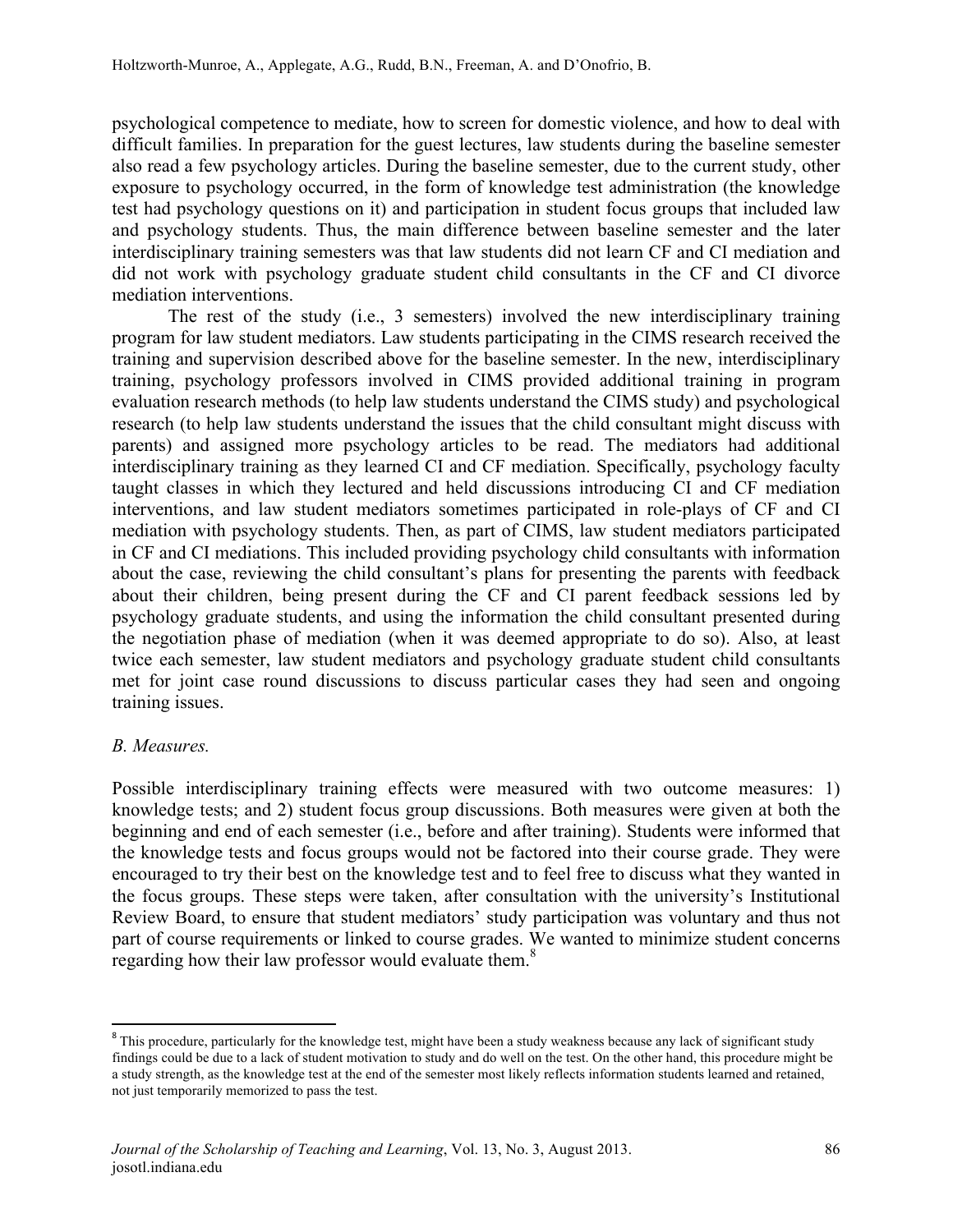*Knowledge test.* The knowledge test consisted of 60 multiple-choice questions with two scales. There were 31 questions in the law scale (e.g., "In Indiana, the court may not grant the divorce of a couple until 60 days after one spouse first files for dissolution [divorce], True or False."). The psychology scale was further divided into two subscales. Twelve questions addressed program evaluation research methods (e.g., "In order to keep subjects in your experimental and control groups comparable on the variables you think might affect the study findings, you must use: a. Generalization, b. Control of the independent variables, c. Random assignment, d. Double blind placebo conditions, e. Random selection from the population of interest"), and 17 questions addressed psychology research on divorce (e.g., "A recent review of child custody evaluations concluded all of the following except: a. Tests designed to address relevant custody questions are not based on scientific evidence, b. There are well established studies documenting whether infants/toddlers are harmed by overnight visits, c. Constructs frequently used to justify conclusions in evaluations, such as 'parent alienation syndrome,' have never been scientifically tested, d. Evaluators frequently use well-validated measures that aren't relevant to the court decisions.").<sup>9</sup> To maintain student confidentiality, law students did not put their name or any identifying information on their knowledge tests and the test was administered by an assistant, not the faculty involved in this study.

*Focus group discussion.* Focus group discussions were held to gather information on students' knowledge, attitudes, and feelings concerning divorce, mediation, research, and interdisciplinary training. Psychology professors acted as facilitators for the law student discussions to decrease the possible effects of social desirability (i.e., law students might filter their comments for fear of being negatively evaluated by their law professor, particularly if they were to criticize that professor). The facilitators prompted students' discussion with a list of questions, but also followed the natural flow of the discussion, so that not every question was asked in every focus group. 10

*Focus group discussion coding.* We developed a system for coding the content of focus group discussions. The same coding system was applied to pre-training and post-training discussions, allowing direct comparison of discussions at the beginning and the end of the semesters. Observation of the group discussions demonstrated that the discussions often contained particular themes; codes were written to capture those themes.

Within certain topics of conversation (i.e., divorce, mediation, and research), codes captured students' knowledge/understanding of the topic (e.g., "Students appeared to have confidence in their understanding of mediation"), sources of information about the topic (e.g., "Students discussed personal experiences outside of their class and the IU clinic as a source of knowledge about divorce"), and attitudes/feelings concerning the category's topic (e.g., "Students discussed research in a positive light"). Other codes assessed the students' discussion of their training goals included professional goals (e.g., "Students discussed wanting to learn, or having learned about, practical skills for future careers") and personal goals (e.g., "Students wanted to learn, or discussed having learned about, relevant issues for personal reasons such as influencing their own relationships"). Some codes captured the extent to which the students discussed interdisciplinary training; one code measured the acquisition of new information from their experience with interdisciplinary training (e.g., "Students expressed gaining, or having a better grasp of, the concept of divorce, mediation, research, and psychology") and four codes

<sup>&</sup>lt;sup>9</sup> The knowledge test is available from the authors, upon request.

<sup>&</sup>lt;sup>10</sup> The focus group questions are available upon request to the authors.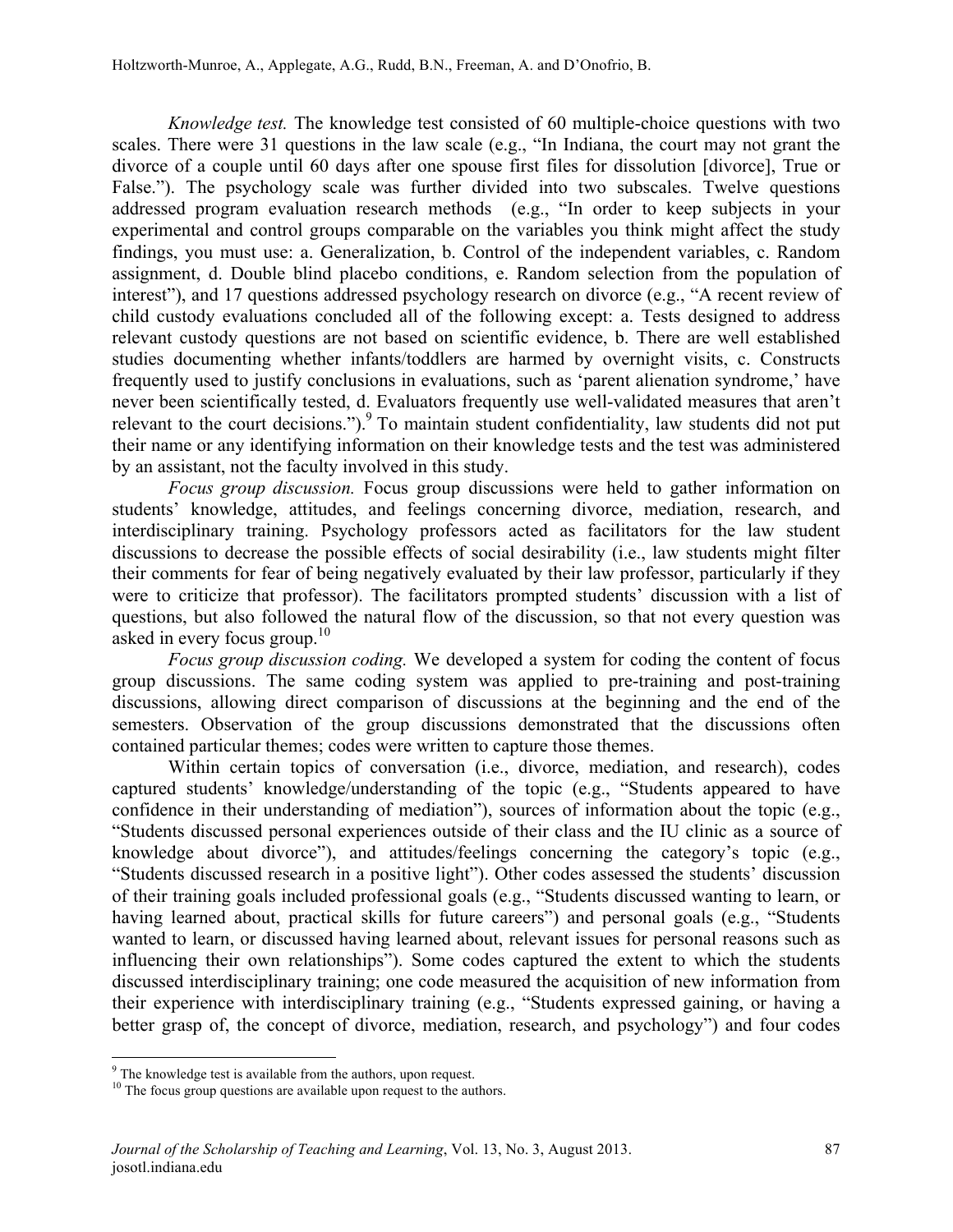measured behaviors related to the enjoyment of interdisciplinary training (e.g., "Students spoke of having positive feelings about the interdisciplinary training experience"), a desire for more or continued interdisciplinary training (e.g., "Students mentioned a desire for the integration of disciplines"), frustrations due to the interdisciplinary process (e.g., "Students felt interdisciplinary training was more complicated than it was helpful"), and suggestions for additional interdisciplinary training (e.g., "Students expressed a desire for more preparation for mediation and examples of ideal interdisciplinary mediation"). Each code captures a specific behavior of interest and is followed by several descriptors/examples that clarify the behavior being measured.

Codes are rated on a zero to three scale, as follows:  $0 =$  "Students do not engage in the coded behavior,"  $1 =$  "Students engage in the coded behavior only slightly/briefly,"  $2 =$ "Students engage in the coded behavior to a noticeable or moderate degree, but not extensively," and  $3 =$  "Students engage in the coded behavior a lot or extensively." Each code was assessed once for the entire group; in other words, codes were not assigned to individual students participating in the discussion.<sup>11</sup> Due to idiosyncrasies across focus group discussions, a check box was also used to indicate that facilitators did not ask about a topic and thus the group had not engaged in the behavior.<sup>12</sup>

# *C. Procedure.*

*Data collection.* For the baseline semester, eight law students completed knowledge tests and participated in focus group discussions at the beginning and end of the Spring 2009 semester. In each of the following three semesters, a new group of law students (8 in Fall 2009, 8 in Spring 2010, and 9 in Fall 2010) received training in the CI and CF mediation interventions and specialized interdisciplinary training through the implementation of the CIMS. In each of these semesters, the law students completed the knowledge test and participated in a focus group discussion at the beginning and end of the semester.

*Coding of focus group discussions.* Five undergraduate coders were trained to code the focus group discussions. Focus group discussions were coded in a random order. All of the focus group discussions were coded by all coders and checked for inter-coder reliability. Coders were aware of reliability checks and given feedback on a weekly basis. To determine inter-rater reliability, we utilized interclass correlation coefficients (Shrout & Fleiss, 1979). The interclass correlation coefficients for the codes used in study analyses ranged from .44 to .84  $(M=.70)$ .<sup>13</sup> For each code, the average rating across the coders was calculated.

For data reduction purposes, we formed several *a priori* defined subscales, each averaging data across a group of related codes, and checked their internal consistency using Cronbach's alpha. These subscales were utilized for data analysis and were defined as follows: Training Goals ( $\alpha$  = .74; two items) measured the extent to which law students' expressed professional and personal goals for the course. Confidence/Enjoy ( $\alpha$  = .86; four items) measured the level of confidence the law student's expressed regarding their understanding of divorce, mediation, and research and the level of their enjoyment of the interdisciplinary training.

<u> 1989 - Johann Stein, markin film yn y breninn y breninn y breninn y breninn y breninn y breninn y breninn y b</u>

 $11$  Given concerns about student comfort, individual students were not forced to be involved in the discussion, and the level of participation varied across students, making it impossible to assign all codes to all students.

<sup>&</sup>lt;sup>12</sup> The full coding manual, which includes codes not used in the present study, is available from the authors, upon request. <sup>13</sup> Detailed inter-rater reliability data are available from authors upon request.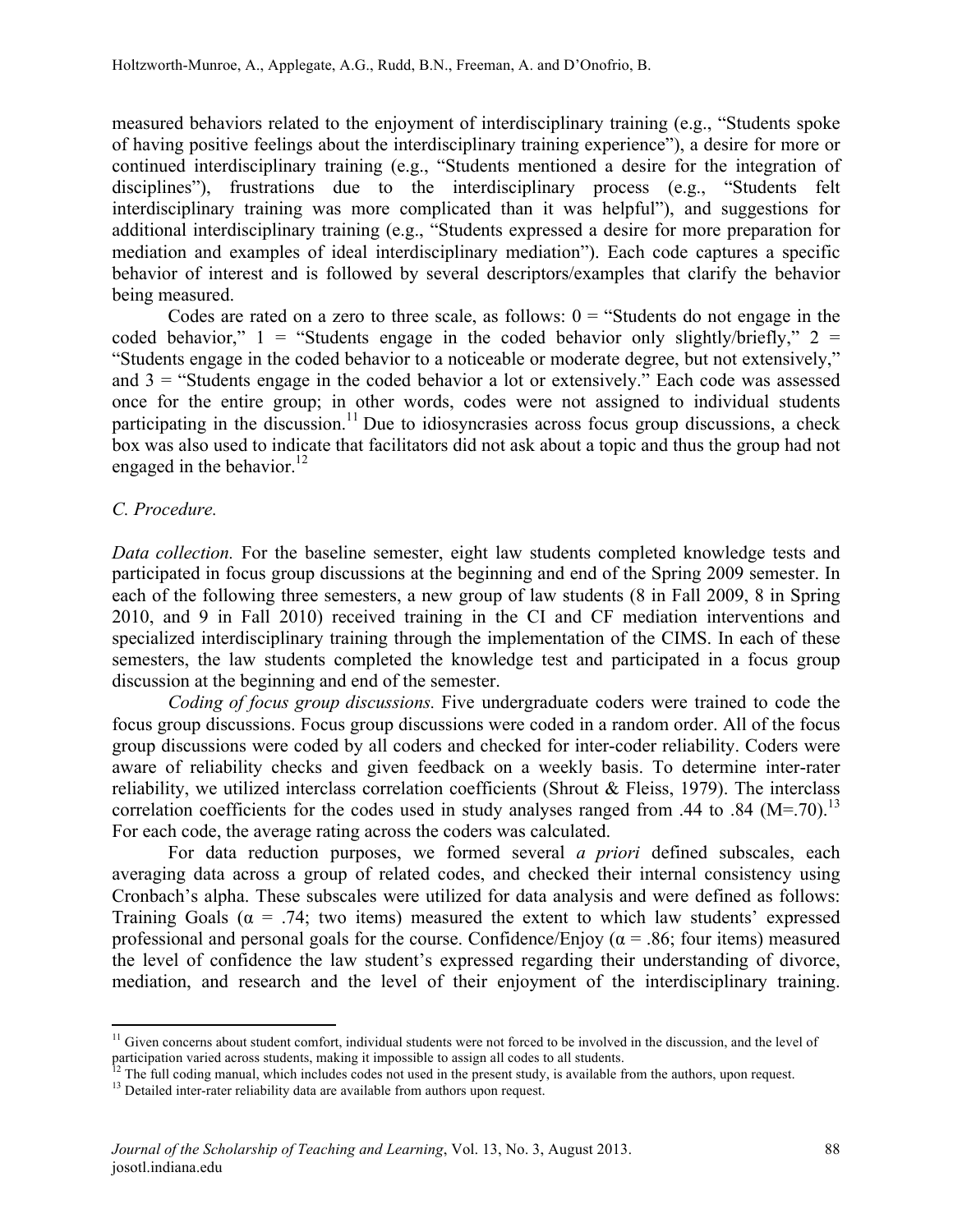Information from the Current Course ( $\alpha$  = .91; four items) assessed the extent to which law students mentioned the current course as a source of their knowledge about divorce, mediation, and research. Interdisciplinary Training Information/Enjoyment ( $\alpha$  = .71; two items) measured the extent to which law students expressed their belief that they had acquired new information from, and enjoyed, the interdisciplinary training.

*Themes from focus group discussions.* To obtain additional qualitative data regarding law students' experiences with interdisciplinary training, we re-watched recordings of the focus group discussions, identifying themes that emerged and selecting quotes that exemplify these themes.

## **III. Results.**

<u> 1989 - Johann Stein, markin film yn y breninn y breninn y breninn y breninn y breninn y breninn y breninn y b</u>

The present study examine the hypotheses that interdisciplinary training would result in: 1) increases in law students' knowledge test scores; and 2) positive changes in the law students' attitudes and knowledge about interdisciplinary work, as observed in focus group discussions.

**Table 1. Knowledge Test Scores by question type for baseline and interdisciplinary Semesters.**

|             |        | <b>Baseline Semester</b> |         |                  | <b>Interdisciplinary Semester</b> |        |         |        |
|-------------|--------|--------------------------|---------|------------------|-----------------------------------|--------|---------|--------|
| Subscale    | Pre    | Post                     |         | $\boldsymbol{p}$ | Pre (SD)                          | Post   |         | p      |
|             | (SD)   | (SD)                     | 'df)    | (d)              |                                   | (SD)   | (df)    | (d)    |
| Law         | 18.13  | 22.69                    | $-3.95$ | .00              | 16.12                             | 21.90  | $-7.15$ | .00    |
|             | (2.39) | (2.22)                   | (7)     | (1.98)           | (3.19)                            | (2.48) | (24)    | (2.02) |
| <b>PERM</b> | 4.75   | 4.75                     | .00     | .50              | 4.76                              | 5.52   | $-1.80$ | .04    |
|             | (1.16) | (1.67)                   | (7)     | (0)              | (1.42)                            | (1.56) | (24)    | (0.51) |
| <b>PRD</b>  | 11.06  | 10.75                    | .29     | .39              | 9.80                              | 11.02  | $-2.31$ | .02    |
|             | (1.97) | (2.37)                   |         | (0.14)           | (1.88)                            | (1.85) | (24)    | (0.65) |

*Note:* The total possible points for Law was 31 points. The total possible points for PERM (Program Evaluation Research Methods) was 12 points. The total possible points for PRD (Psychology Research on Divorce) was 17. Pre (Pre-training); Post (Post-training).

*Knowledge Tests.* One-tailed independent samples *t*-tests were run on knowledge test  $data<sup>14</sup>$ . We also examined effect sizes. The effect sizes in this study measure the magnitude of the effect that the interdisciplinary training had on law student knowledge (See Table 1).<sup>15</sup>

<sup>&</sup>lt;sup>14</sup> Ideally, dependent *t*-tests and/or paired, repeated measures ANOVAs would have been run to directly link individual students' pre- and post-semester scores, but because no identifying information was gathered from the students, we were unable to match the pre-training knowledge test scores to post-knowledge test scores for individual students. Thus, we were forced to treat the two test scores (i.e., pre- and post-semester) as independent of one another although in reality they are not. However, we used the actual number of students in the study, rather than the inflated number created by treating the pre-training and post-training tests as independent samples, when computing degrees of freedom in our analyses.

<sup>&</sup>lt;sup>15</sup> Comparisons of law students' scores, at the beginning of the baseline and interdisciplinary semesters revealed that there were no statistically significant differences between the groups' pre-training scores on law (*t*(31)= 1.63, *p*=0.11, *d*=.71), program evaluation research methods ( $t(31)= -0.02$ ,  $p=0.99$ ,  $d=-0.01$ ), or psychology research on divorce questions ( $t(31)= 1.63$ ,  $p=0.11$ , *d*=.65). However, examining the means at the start of the semester, baseline semester law students' scores were noticeably higher than the scores of the students in the interdisciplinary semester for law question and research on divorce questions, suggesting that the students during the baseline semester entered the course with more knowledge of family law and psychology research findings regarding divorce. Law students' end of semester scores were also compared across the baseline and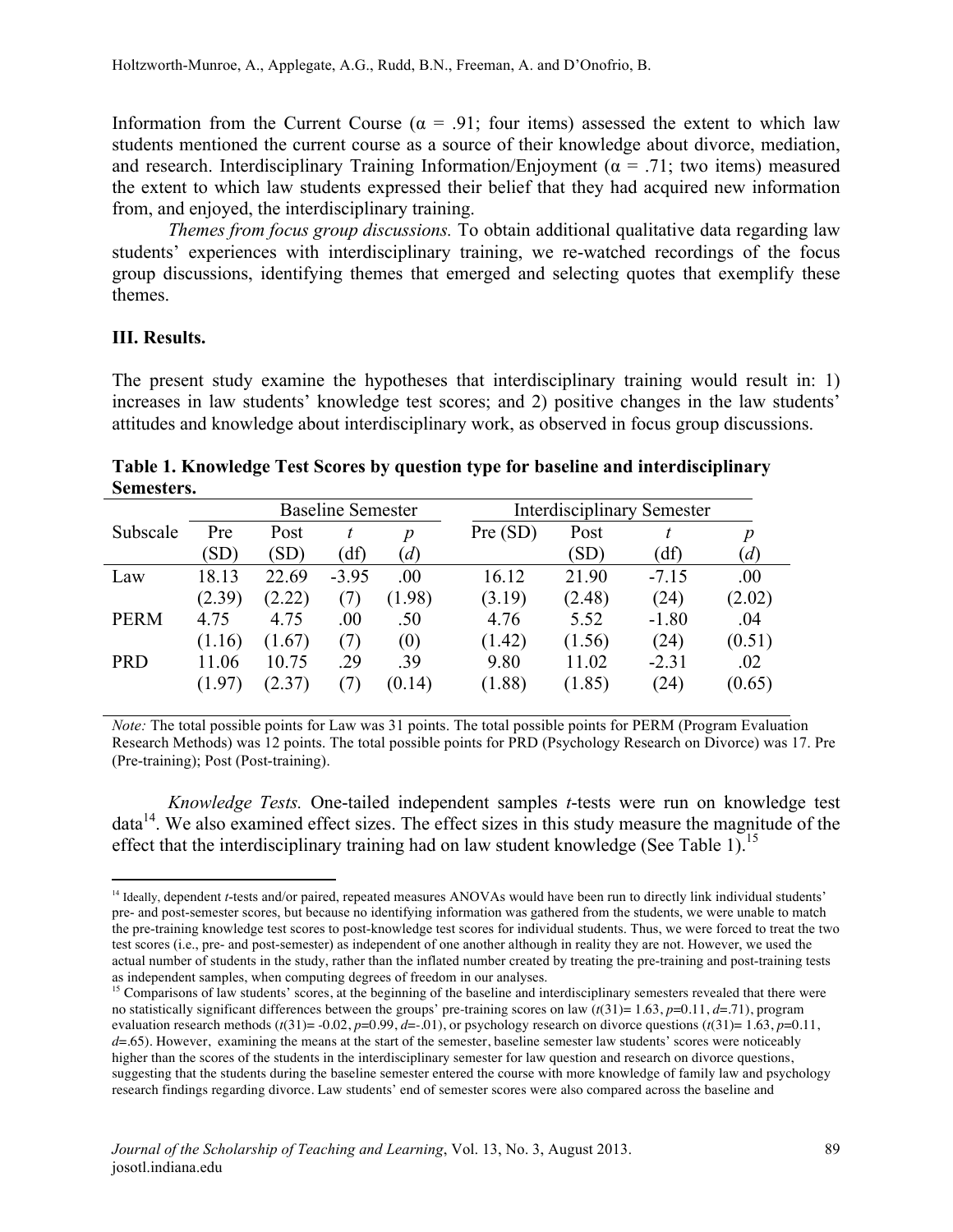*Baseline semester.* Law students had statistically significant increases in their law knowledge from the beginning to the end of the semester  $(d = 1.98)$  but not in their knowledge of program evaluation research methods  $(d = 0)$  or psychology research on divorce  $(d=14)$ 

*Interdisciplinary semesters.* From the beginning to the end of the interdisciplinary training semesters, law students had significant increases in their law knowledge  $(d = 2.02)$ , with the magnitude of the effects comparable to the baseline group. In addition, they had statistically significant increases in their understanding of findings from psychology research on divorce  $(d =$ .51) and knowledge of program evaluation methods (*d* = .65).

#### **Focus Group Discussions**

*Baseline semester.* As there was only one group of baseline semester students, and discussion was coded at the level of the group, statistical analyses could not be run on the baseline semester scores. However, examination of Table 2 indicates that law students were less likely to discuss their goals for training at the end of the semesters than at the beginning. Their level of discussion on the other subscales increased from the beginning to the end of the semester, reflecting increased confidence in their knowledge of topics (divorce, mediation, research), expressing that they had acquired information from the current course, and having enjoyed interdisciplinary training (i.e., law students did receive some interdisciplinary training during the baseline semester).

|            | <b>Baseline Semester</b> |      |       | <b>Interdisciplinary Semester</b> |          |           |
|------------|--------------------------|------|-------|-----------------------------------|----------|-----------|
| Coding     | Pre                      | Post | Pre   | Post                              |          | р         |
| Subscale   |                          |      | (SD)  | (SD)                              | (df)     | (d)       |
| Training   | 2.10                     | .60  | 2.10  | 1.25                              | 17.00    | .02       |
|            |                          |      | (28)  | (.35)                             | (1)      | $(-2.65)$ |
| Confidence | 1.73                     | 2.80 | 1.35  | 2.57                              | $-10.12$ | .00       |
|            |                          |      | (22)  | (.14)                             | (2)      | (6.60)    |
| Course     | .55                      | 2.65 | 0.67  | 2.30                              | $-9.69$  | .01       |
|            |                          |      | (.36) | (.22)                             | (2)      | (5.49)    |
| Enjoyment  | .60                      | 2.40 | 1.25  | 2.65                              | $-7.00$  | .05       |
|            |                          |      | .21)  | (.07)                             | (1)      | (8.85)    |

**Table 2. Focus group discussions for baseline and interdisciplinary semesters.**

*Note:*  $* = p \le 0.05$ .  $** = p \le 0.01$ . \*\*\*  $= p \le 0.001$ . Training (Training Goals); Confidence (Confidence and Enjoyment); Course (Information from the Current Course); Enjoyment (Interdisciplinary Training Information/Enjoyment); Pre (Pre-training); Post (Post-training).

*Interdisciplinary semester.* One-tailed dependent samples t-tests and effect sizes were conducted on focus group discussion across the three interdisciplinary semesters. See Table 2.

<u> 1989 - Andrea Santa Andrea Andrea Andrea Andrea Andrea Andrea Andrea Andrea Andrea Andrea Andrea Andrea Andr</u>

interdisciplinary semesters and no statistically significant differences were found between groups' post-training scores on law  $(t(31)=0.80, p=0.43, d=.34)$ , program evaluation research methods  $(t(31)=1.20, p=0.24, d=.48)$ , or psychology research on divorce questions (*t*(31)= -0.34, *p*=0.74, *d*=-.48), although examination of the means suggests that students during the interdisciplinary semester ended with higher knowledge scores on the questions regarding program evaluation research methods and psychology research on divorce.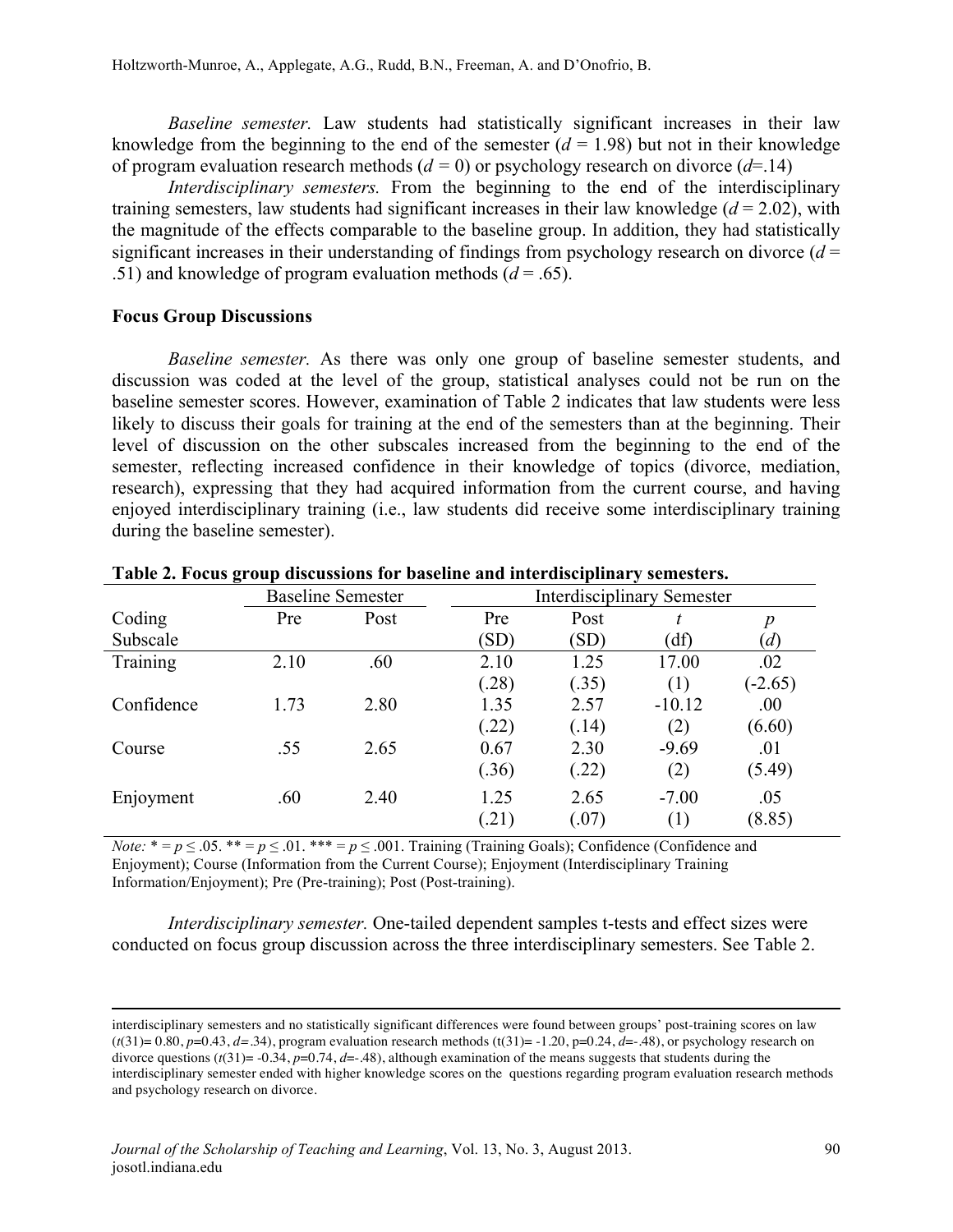Law students discussed professional and personal training goals less at post-training than at pretraining (*d* = -2.65). Overall confidence in their knowledge of divorce, mediation, and research (*d*   $= 6.60$ ) increased for law students from pre-training to post-training. The current course was discussed as a source of students' knowledge about divorce, mediation, and research more extensively post-training than it was pre-training  $(d = 5.49)$ . Students expressed that they enjoyed the interdisciplinary training more at post-training then they did pre-training  $(d = 8.85)$ .<sup>16</sup>

## **Themes from Focus Group Discussions**

*Similarities across baseline and interdisciplinary semesters.* In general, law students in both baseline and interdisciplinary training semesters reported that they had gained practical skills applicable to future careers and felt positively about the mediation process as an alternative to litigation.

Prior to training in mediation, law students in both the baseline and interdisciplinary training semesters expressed excitement about the experiential learning component of their mediation clinic training. For example, at the start of the semester (pre-training), a baseline semester student said, "The thought of being able to be *so hands on* while a law student was really appealing. . .", and a student receiving interdisciplinary training stated, "*Practically*, this experience will be helpful for dealing with clients in the future. . .".

At the end of both the baseline and interdisciplinary training semesters, the law students were, indeed, pleased with their experiential training and believed that it would influence their future careers. A baseline student, at post-training, stated, "When you learn how to listen to people the way you do in mediation . . . the skill applies to other settings [like] when you are talking to your clients or when you are preparing for trial." Similarly, an interdisciplinary training law student, at post-training, noted, "I learned how to transition from advocate to neutral. It's a different approach where you shift your mindset to stay neutral. It was very helpful."

Prior to receiving training, both baseline and interdisciplinary law students expressed concerns about how courts handle custody decisions and the ability of judges to do so in a way that would benefit the child. For example, according to a baseline student at the start of the semester (pre-training), "Knowing the legal standards and the best interests' analysis and the enormous discretion the court has, I like the idea of taking lots of things into account. It's scary because judges are human beings too. They have a big docket and have to do the whole process and I don't think anyone could do a good job or make a good determination, but this is how we do it: judges decide. I don't know if that's the best decision." Similarly, an interdisciplinary training student, at pre-training, stated, "It seems like *mediation would be better than having some judge say what to do*. You're working together and you feel like you have more control over the outcome. It seems to me that they would be happier. They're divorced but it's better than walking into *a combative court proceeding*."

After receiving training in mediation (at the end of the semester), both baseline and interdisciplinary training law students were even more aware of the inherent difficulties, such as

<u> 1989 - Johann Stein, markin film yn y breninn y breninn y breninn y breninn y breninn y breninn y breninn y b</u>

<sup>&</sup>lt;sup>16</sup> Given the small sample size and nature of the data gathered, it may be controversial to analyze the focus group data with dependent samples ttest. Thus, we also examined the rank order changes for each subscale and each of the three interdisciplinary training semesters. We found the same pattern of results as we did for the dependent samples t-tests. For example, in each interdisciplinary training semester, the mean rank of training goals from pre-training to post-training changed in the negative direction and the mean rank for confidence and enjoyment changed in the positive direction from pre-training to post-training. These analyses are available from the authors upon request.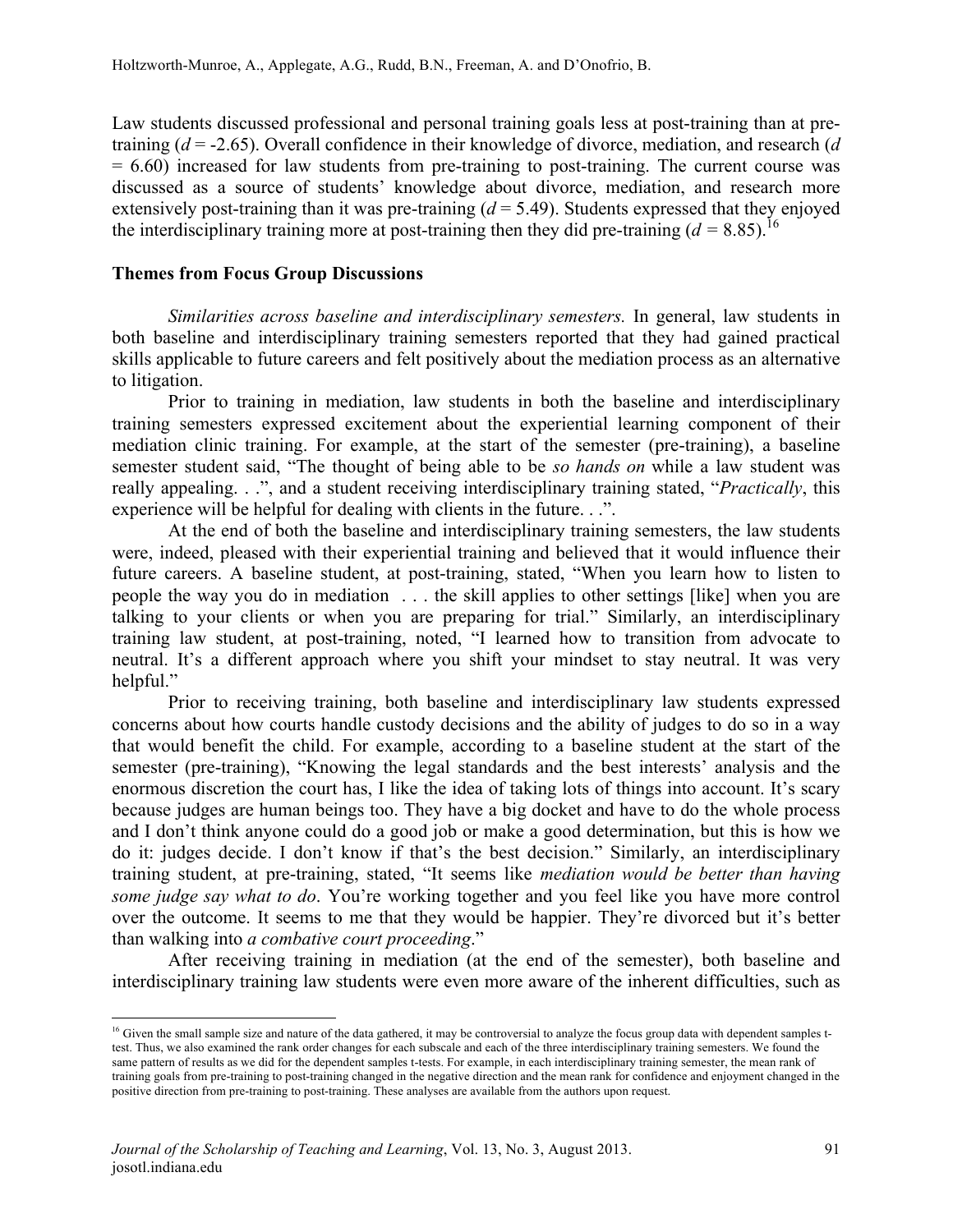time constraints, of the court system for families going through divorce or separation. They continued to have concerns about the court's role in custody decisions. For example, one baseline semester student, at the end of the semester noted, "I'm more skeptical of decisions made by judges after the twenty minute hearing and reading the case file now. There have been mediations where I was thinking one thing for the first two or even four hours, but after several hours of conversation you discover these game changing facts. I don't think the judges are that much quicker about figuring these things out in their twenty minutes to have the whole picture and make a meaningfully informed decision." Indeed, at the end of the semester, both baseline and interdisciplinary training law students felt that mediation was a better option for their clients than court. For example, students stated, "…*When mediation works for a couple, it really works*  and the outcomes are really good and you can tell that's really going to work for them," and "Every couple I had seemed to *really like the process a lot*. It seemed *really empowering* to them to have some control over decision making."

*Differences across baseline and interdisciplinary semesters.* Students' quotes revealed that students in interdisciplinary, but not baseline training, believed they had benefited from interdisciplinary training as they had become more aware of issues they had not previously considered. Also, students in the interdisciplinary training appreciated learning about a different discipline and receiving the real world experience of working with other professionals. These students endorsed ideas suggesting that they were more likely to work across disciplines in the future and carry what they learned in interdisciplinary training into their professional careers.

Before the start of training, both baseline and interdisciplinary students expressed a desire to learn more about research and relevant data. One baseline student, at the start of the semester, said, "*I'd like to know* how it plays out over time if a couple who divorces has high or low conflict … How does conflict change over time?" Another baseline student, at pre-training, noted, "I don't know anything about research." Similarly, at the start of the semester, a student about to receive the interdisciplinary training stated, "I only know stereotypes probably because I've heard it on the news or *Maury*," and another interdisciplinary training student said, "*Learning how to evaluate* interventions based on psychological research *would be helpful..*.".

At the end of training, baseline law students continued to have a desire for information about research. At the end of the semester, one baseline student stated, "I *want to know more*  about the child inclusive mediation process …" while another baseline semester student added, "I'd *like to see a study* that compares the long term durability of agreements reached through a very directive mediation style versus a more facilitative mediation style …".

In contrast, post interdisciplinary training law students clearly had gained experience with research. On the one hand, they were grappling with some of the frustrations experienced in research. One interdisciplinary training student, at post-training, reported, "I think the most frustrating thing for me was the *random assignment*. I just kept on getting divorce mediation as usual …", while another said, "I never realized *how reluctant people are to participate in research*. I was surprised by parents' resistance." But the law students who received interdisciplinary training also were quite positive about their exposure to research knowledge and training. For example, an interdisciplinary training student, at post-training, said, "I *learned a lot about research* on divorce and mediation… I *find myself referring to information given by the psychology faculty* when I'm talking to my parents. I tell people about mediation and random assignment …", and another student who receive interdisciplinary training said, "I *learned all my research knowledge* from the child feedback session." As a final example, an interdisciplinary training law student, post-training stated, "I liked that *the psychology department came in and*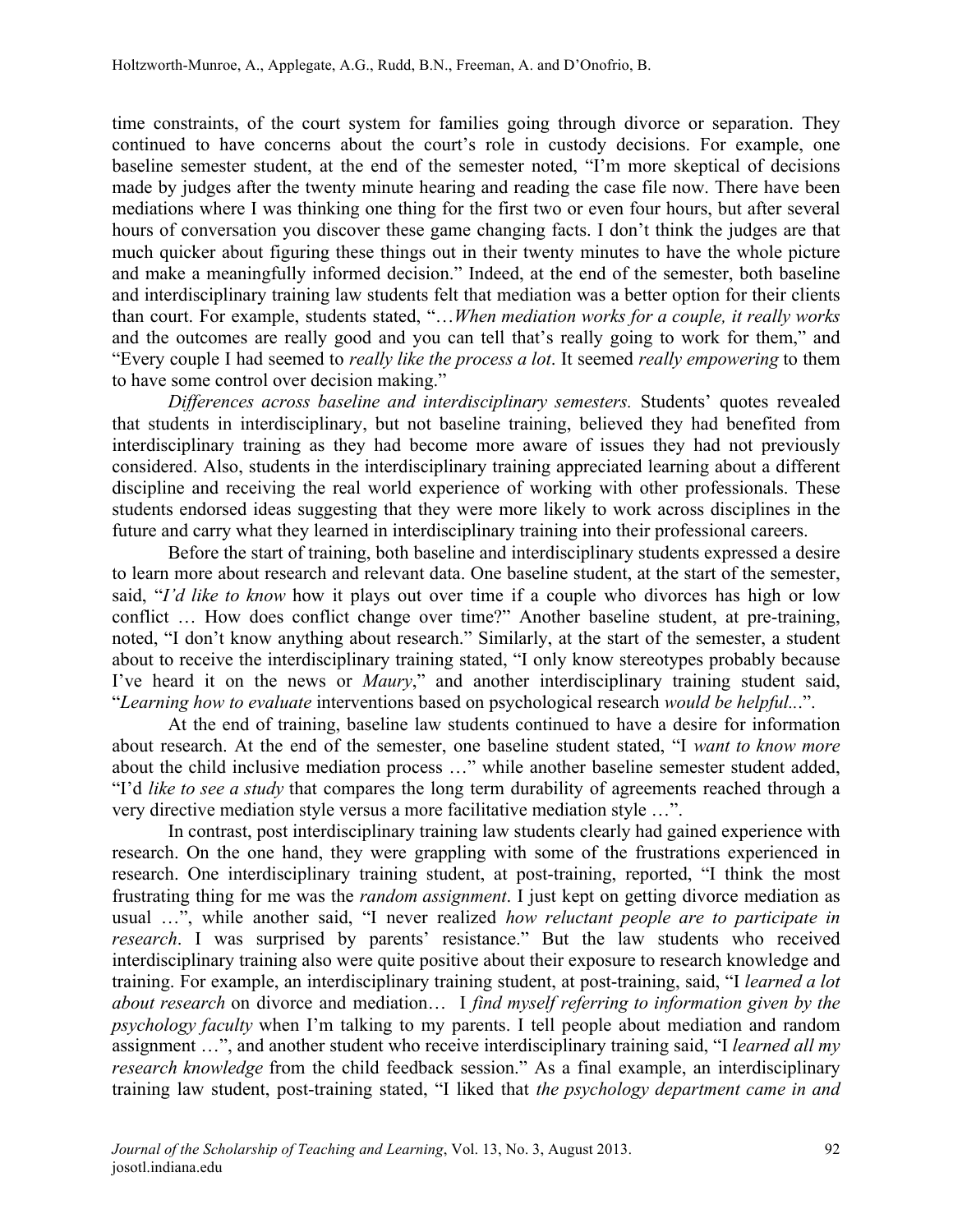*told us* … the way the study works and how it is designed … and this is what we're hoping to accomplish and yes there are flaws… I like *that transparency and that honesty* in what we were doing."

At the beginning of training, baseline law students made no mention of interdisciplinary training; however, by the end of the semester, they wanted such training in the future. Such statements, made by baseline semester students at the end of the semester, included: "I'd like to hear from *psychology faculty* a little bit more …"; "The day we just sat down with psychology students (i.e., focus group discussion) it was good to see the difference in views between people."; and "I'd like to see *psychology students mediating with law students* … ". In contrast, at the start of the interdisciplinary training semesters, law students were excited about the interdisciplinary training that they were going to receive. One such student said, "*I'm psyched to be working with the psychology department*. It's very different from what we do on a day-to-day basis. We do custody battles …", and another said, "*I'm excited to work together* …".

And at the end of the training, law students in the interdisciplinary training semesters expressed how much they had enjoyed the interdisciplinary training. Example statements include: "Interdisciplinary training was really helpful. Sometimes we couldn't tell what it was because *it went hand in hand so well* … It was *so intertwined that it just flowed*. I'm appreciative to have had it. It definitely helped."; "It's nice to have the child feedback session so that what you're thinking in your head comes out through the child consultants."; and "Child consultants could get parents focused on the best interests of [the child]. Recently we did a child inclusive mediation and the parents … were very emotional when [they learned about] their daughter's reaction to the divorce and how their actions [were impacting] their daughter …".

## **V. Discussion.**

## *A. Overview of Major Findings.*

Theoretically, the field of family law would benefit from the development of interdisciplinary training programs for its students, and in recent years, such programs have been implemented. However, few of these programs have been empirically studied or validated. Thus, there is no guarantee that law students are indeed benefiting from the added training components. The goal of this study was to learn if law students receiving training in family mediation benefited from interdisciplinary training with psychology. The Child Informed Mediation Study (CIMS) incorporated interdisciplinary training of law students while conducting CI and CF mediation interventions (Ballard et al., in press).

The results provide evidence that interdisciplinary law and psychology training increases knowledge gained by law students. Law students experienced significant increases in their knowledge of relevant family law after both baseline training and interdisciplinary training. This is important because it demonstrates that adding a psychological component to law student training does not reduce the students' gains in relevant law information. The interdisciplinary training had the added the benefit of increasing law students' knowledge of psychology research findings on divorce and program evaluation research methods, increases not seen among law students in the baseline semester. Such knowledge gains may help law students in real world future family law careers and in understanding the new evidence-based practice movement in law.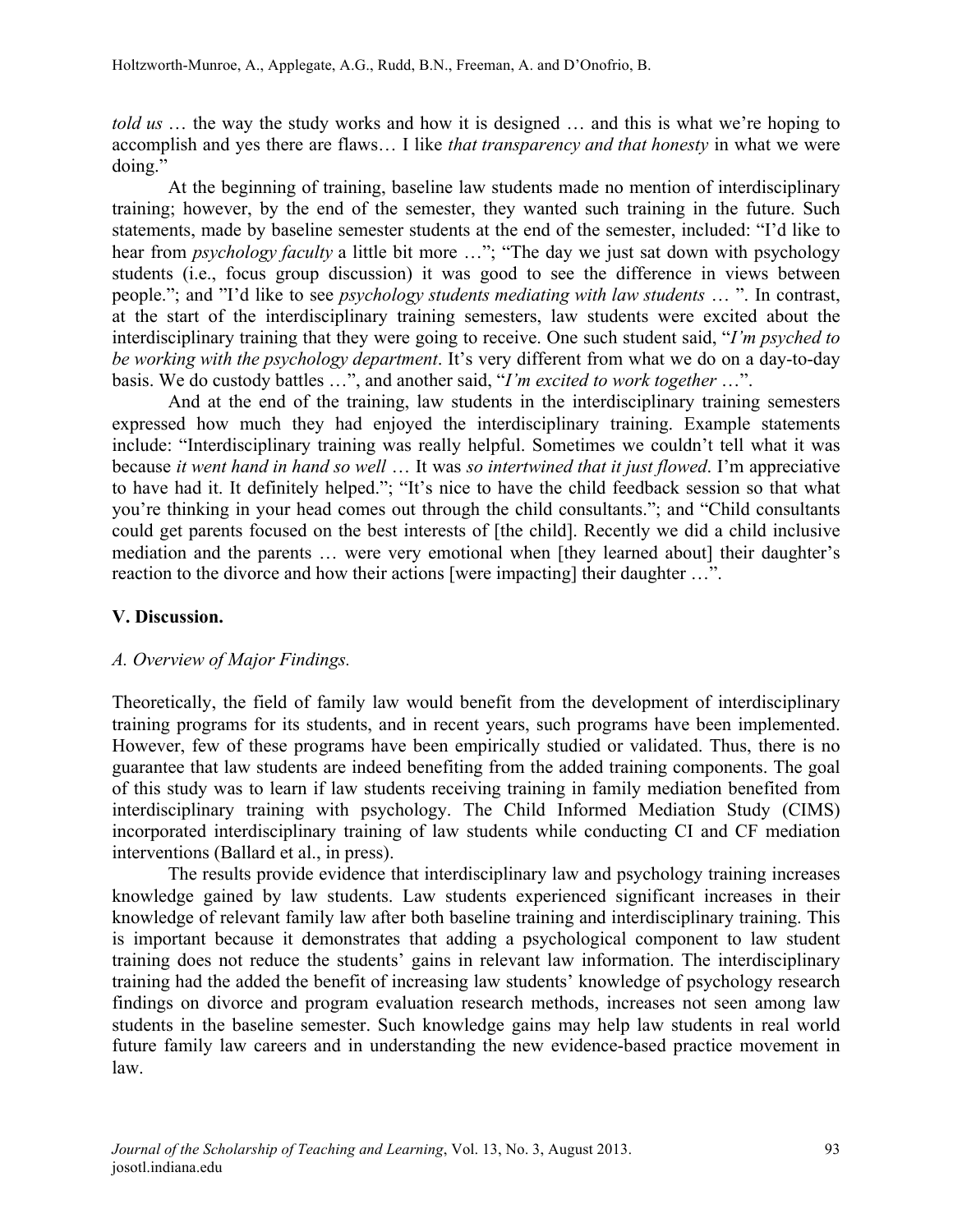Analyses of focus group discussions also suggest that interdisciplinary training had a beneficial impact on the law students' educational experience. Analyses revealed significant differences from pre-training discussions to post-training discussions. Law students had greater confidence in their understanding of mediation and research after receiving interdisciplinary training. Getting to work with another discipline was also associated with gaining new information and enjoyment of the process for law students. This is similar to findings from medicine where the interdisciplinary training of medical doctors with nurses was reported as a valuable learning experience (Croen, Hamerman, & Goetzwl, 1984).

Unfortunately, we were unable to statistically compare the changes within baseline focus group discussions to the changes within interdisciplinary semesters. Visually, we see similar patterns of results for both types of training, but we are unable to statistically determine if the magnitude of change is equivalent across the two training methods. However, the qualitative student quotes, from the focus group discussions, provide further support for the benefits of the new, interdisciplinary training. While both baseline and interdisciplinary semester students described a desire for interdisciplinary training at the start of the semester, at post-training, students in the interdisciplinary semester also expressed that they thoroughly enjoyed the interdisciplinary training they received, felt they had obtained a better understanding of the complexities and difficulties inherent it psychological research, and felt that this knowledge would impact the way they would approach family law in the future.

## *B. Study Limitations and Future Studies.*

A major limitation of this study was the small sample size. Data were collected for four semesters, only one of which was a baseline semester, limiting the number of students involved and the statistical techniques that could be used. To date, in this research area, it has been difficult for any one study to include large samples because training of clinicians is an intense experience that tends to occur in small groups and involves limited numbers of students each semester. Thus, for example, it took us two years to gather data from even our small sample. Given this issue, additional studies clearly are needed. The field needs to replicate research, with a goal of eventually being able to conduct reviews and meta-analyses across multiple smaller studies to examine whether there is converging evidence for the benefits of interdisciplinary training across studies.

As this clinical training opportunity was an elective course within the law school, we were unable to randomly assign the law students to the family mediation course or not. We also were unable to randomly assign students to receive training as usual or interdisciplinary training due to the limited number of students and faculty available to run such programs (e.g., we could not run both types of training simultaneously because there was only one law professor available to teach the program). The methodological weakness of lack of random assignment is a difficulty in this area of research; for example, Colarossi and Forgey (2001) were unable to randomly assign their participants to a control condition. While our baseline comparison group data was collected the semester prior to our interdisciplinary semesters (i.e., no random assignment), one strength of our study is that both our baseline and interdisciplinary semester law students received similar training in mediation (e.g., the same 40 hour mediation course taught by the same professor); the only difference for the interdisciplinary semester was the added interdisciplinary components, helping to isolate the effects of the new training. Additionally, it is unlikely that students in the baseline and interdisciplinary semesters would have differed in their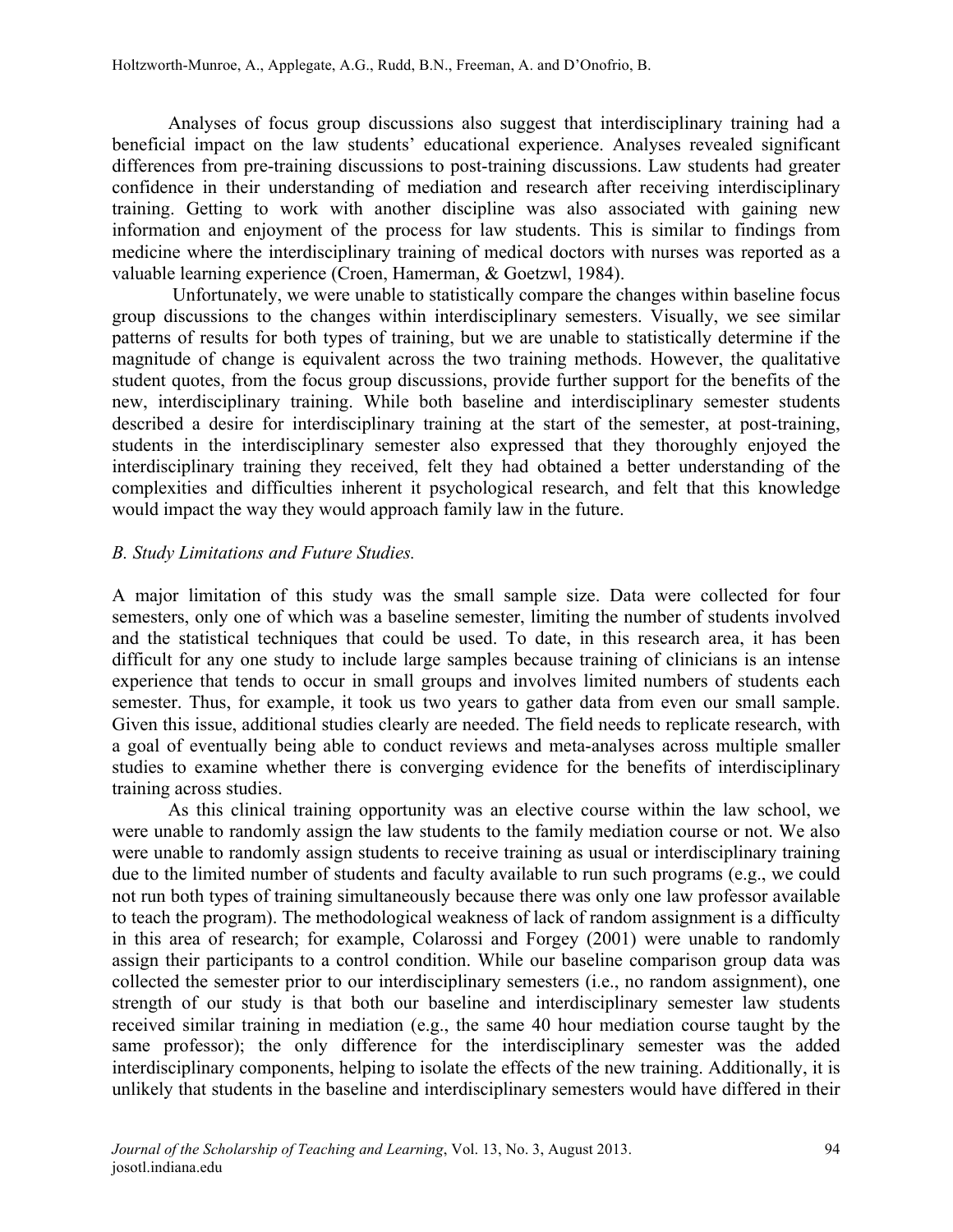initial interest in interdisciplinary work, as at the time students asked to register for the course, they were unaware of the new interdisciplinary training. This builds confidence that our results are due to the interdisciplinary training rather than other factors.

Another limitation of this study was the inability to connect the pre-training and posttraining knowledge test scores of individual students, which limited the types of statistical analyses we could conduct. In the future, assigning each student a research identification number could link knowledge tests from the beginning and end of the semester. This would allow researchers to examine the changes for individual students across the semester. Additionally, depending on the recommendation of Institutional Review Boards, future researchers should weigh the pros and cons of grading the student knowledge tests to maximize student preparation for the tests. Similarly, our focus group analyses were limited due to coding discussions at a group level. In the future, focus group discussions could be replaced with individual student interviews that could be coded at the level of the individual, increasing the sample size and allowing pre- and post-semester repeated measure statistical analyses. Doing so would also allow future researchers to examine varying effects of the interdisciplinary training across individual students; for example, perhaps some students liked it more than others and those students may have been more vocal in the focus group discussions, despite the facilitators' efforts to involve all students.

Interdisciplinary work and teaching had already begun during the baseline semester as a collaborative working relationship was established to plan the interdisciplinary project. This might explain, for example, why baseline semester students discussed how much they learned from interdisciplinary training. This finding suggests that a little interdisciplinary training may go a long way, as law students expressed appreciation for the little time they spent with psychology personnel during the baseline semester. It also highlights the difficulties of obtaining a "pure" baseline semester while the faculty are designing and implementing studies of interdisciplinary training; for example, during our baseline semester, psychology faculty were visiting the clinic and talking to the law professor, perhaps creating a positive "buzz" about interdisciplinary training.

## *C. Implications.*

We found converging evidence, from both quantitative (knowledge test and focus group coding analyses) and qualitative (focus group quotes) data, of the positive effects of interdisciplinary training on law students. Opportunities to do research in a real world setting are rare and challenging. Such research requires decisions to be made that optimize internal validity (i.e., a tightly control study) instead of external validity (i.e., less control but more generalizability to other samples). While the nature of this research does not allow for the utmost methodological rigor, it is worthwhile as there are so few empirical studies of interdisciplinary training of law students. But interdisciplinary training should continue to be researched in different university settings and with different disciplines that cross paths in the real world.

The current study results also support calls for increased interdisciplinary training in other areas of teaching and learning. For example, while medical training has become more specialized, patient care is increasingly complex and thus requires medical experts to work well with interdisciplinary teams to provide optimal care; thus, it is the job of faculty to prepare medical students for their careers through interdisciplinary education (Hall & Weaver, 2001). Similarly, business schools emphasize integrating education across disciplines to teach students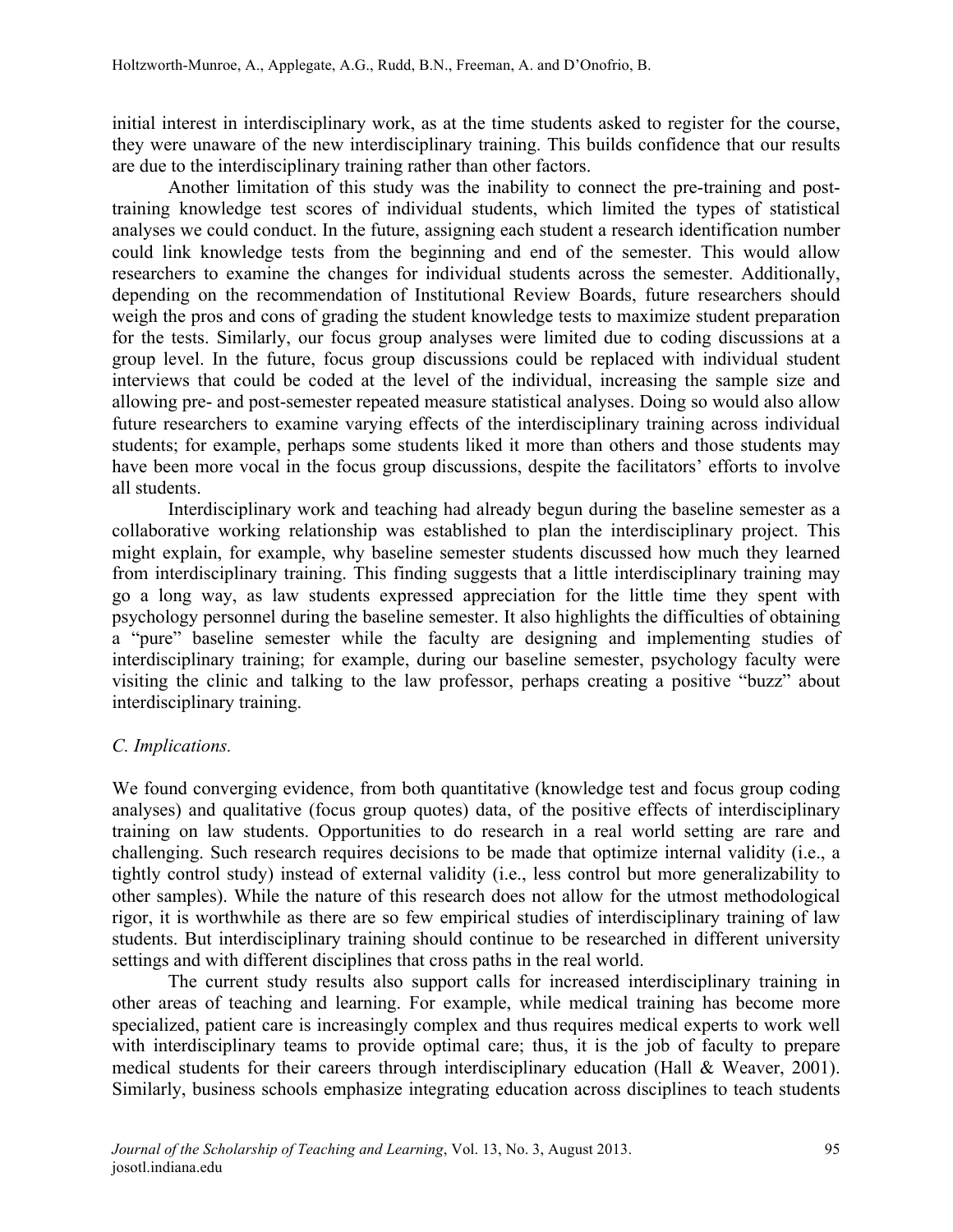how to apply their knowledge to the industries for which they will work upon graduation (Ducoffe, Tromley, & Tucker, 2006). And experts in the field of psychology recommend training clinicians in diverse interdisciplinary topics (Spirito et al., 2003). While interdisciplinary training is intuitively appealing, further research is needed to better understand the benefits and the best teaching methods. The current study is one of very few studies to attempt to do just that.

## **Acknowledgements**

This work was supported by the Scholarship of Teaching and Learning Grant at Indiana University, Bloomington. The authors would like to thank Robin Ballard and Fernanda Rossi for their contributions to the research project, the undergraduate research assistants who coded the focus group discussions, and the law student mediators who participated in the project.

## **References**

Applegate, A.G., D'Onofrio, B.M., & Holtzworth-Munroe, A. (2009). Training and transforming students through interdisciplinary education: The intersection of law and psychology. *Family Court Review, 47,* 468-484*.*

Ballard, R. H, Holtzworth-Munroe, A, Applegate, A. G, D'Onofrio, B. M, & Bates, J. E. (in press). A randomized controlled trial of child informed mediation. *Psychology, Public Policy, and Law*.

Bautz, B.J., & Hill, R.M. (1991). Mediating the breakup: Do children win? *Conflict Resolution Quarterly, 8*(3), 199-210. doi: 10.1002/crq.3900080305

Beck, C.J.A., Sales, B.D., & Emery, R.E. (2004) Research on the impact of family mediation. In J. Folberg, A.L. Milne, & P. Salem (Eds.), *Divorce and Family Mediation* (pp. 447-482). New York: The Guilford Press.

Benjamin. M., & Irving. H.H. (1995). Research in family mediation: Review and implications. *Conflict Resolution Quarterly, 13*(1), 53-82. doi: 10.1002/crq.3900130107.

Colarossi, L., & Forgey, M.A. (2001) Evaluation study of an interdisciplinary social work and law curriculum for domestic violence. *Journal of Social Work Education, 42,* 307-323. doi: 10.5175/JSWE/2006.200400497

Croen, L. G., Hamerman, D., & Goetzel, R. Z. (1984). Interdisciplinary training for medical and nursing students: Learning to collaborate in the care of geriatric patients. *Journal of the American Geriatrics Society*, *32*(1), 56.

Ducoffe, S.J.S., Tromley, C.L., & Tucker, M. (2006). Interdisciplinary, team-taught undergraduate business courses: The impact of integration. *Journal of Management Education, 30,* 276-294.

Emery, R.E., Laumann-Billings, L., Waldron, M.C., Sbarra, D.A., & Dillfon, P. (2001).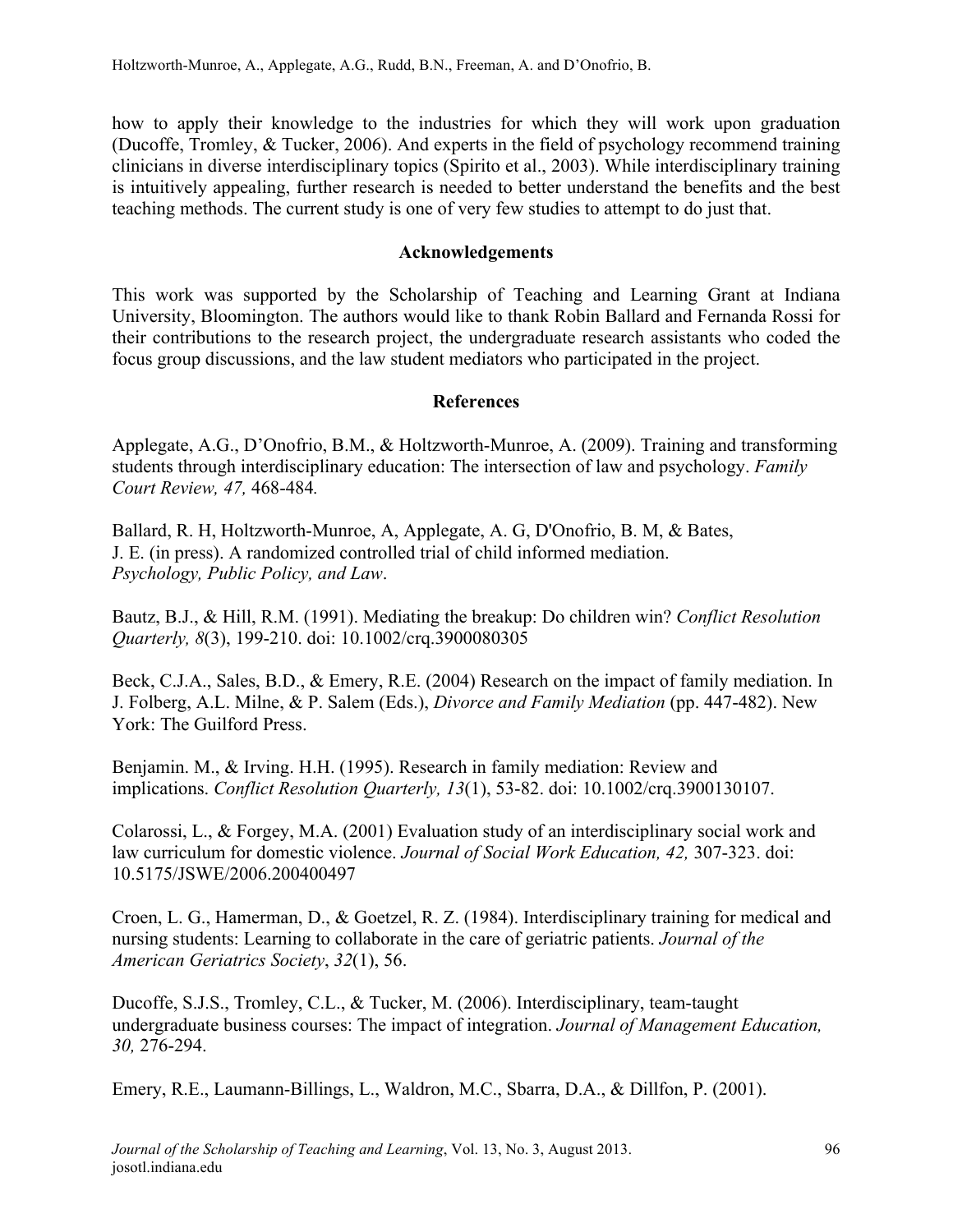Child custody mediation and litigation: Custody, contact, and coparenting 12 years after initial dispute resolution. *Journal of Consulting and Clinical Psychology, 69,* 323-332. doi: 10.1037//0022-006X.69.2.323

Emery, R.E., Otto, R.K., & O'Donohue, W.T. (2005) A critical assessment of child custody evaluations: Limited science and a flawed system. *Psychological Science in the Public Interest, 6*(1), 1-29. doi: 10.1111/j.1529-1006.2005.00020.x

Emery, R.E., Matthews, S.G., & Wyer, M.M. (1991). Child custody mediation and litigation: Further evidence on the differing views of mothers and fathers. *Journal of Consultation and Clinical Psychology, 59*(3), 410-418.

Emery, R.E., Sbarra, D., & Grover, R. (2005). Divorce mediation: Research and reflections. *Family Court Review, 43*(1), 22-37.

Emery, R. E., & Wyer, M. M. (1987). Divorce mediation. *American Psychologist, 42,*  472-480.

Hafemeister, T.L., Ogloff, J.R., & Small, M.A. (1990). Training and careers in law and psychology: The perspective of students and graduates of dual degree programs. *Behavioral Sciences and the Law*, 8, 263-283. doi: 10.1002/bsl.2370080308

Hall, P., & Weaver, L. (2001). Interdisciplinary education and teamwork: A long and winding road. *Medical Education, 35*, 867-875. doi: 10.1046/j.1365-2923.2001.00919.x

Hill, C.E. (1981). A longitudinal analysis of changes in counseling skills during doctoral training in counseling psychology. *Journal of Counseling Psychology, 28*(5), 428-36.

Holtzworth-Munroe, A., Applegate, A.G., & D'Onofrio, B.D. (2009). Family dispute resolution: Charting a course for the future. *Family Court Review, 47,* 493-505.

Holtzworth-Munroe, A., Applegate, A.G., D'Onofrio, B., & Bates, J. (2010). Child informed mediation study (CIMS): Incorporating the children's perspective into divorce mediation in an American pilot study. *Journal of Family Studies*, *16*, 116-129. doi: 10.5172/jfs.16.2.116

Kelly, J. B. (1996). A decade of divorce mediation research: Some answers and questions. *Family and Conciliation Courts Review*, *34*, 373-385. doi: 10.1111/j.174- 1617.1996.tb00427.x

Leung, W.C. (2002). Competency based medical training: Review. *BMJ: British Medical Journal, 325*(7366), 693.

McIntosh, J.E. (2000). Child-inclusive divorce mediation: Report on a qualitative research study. *Mediation Quarterly*, *18*(1), 55-69. doi: 10.1002/crq.3890180106